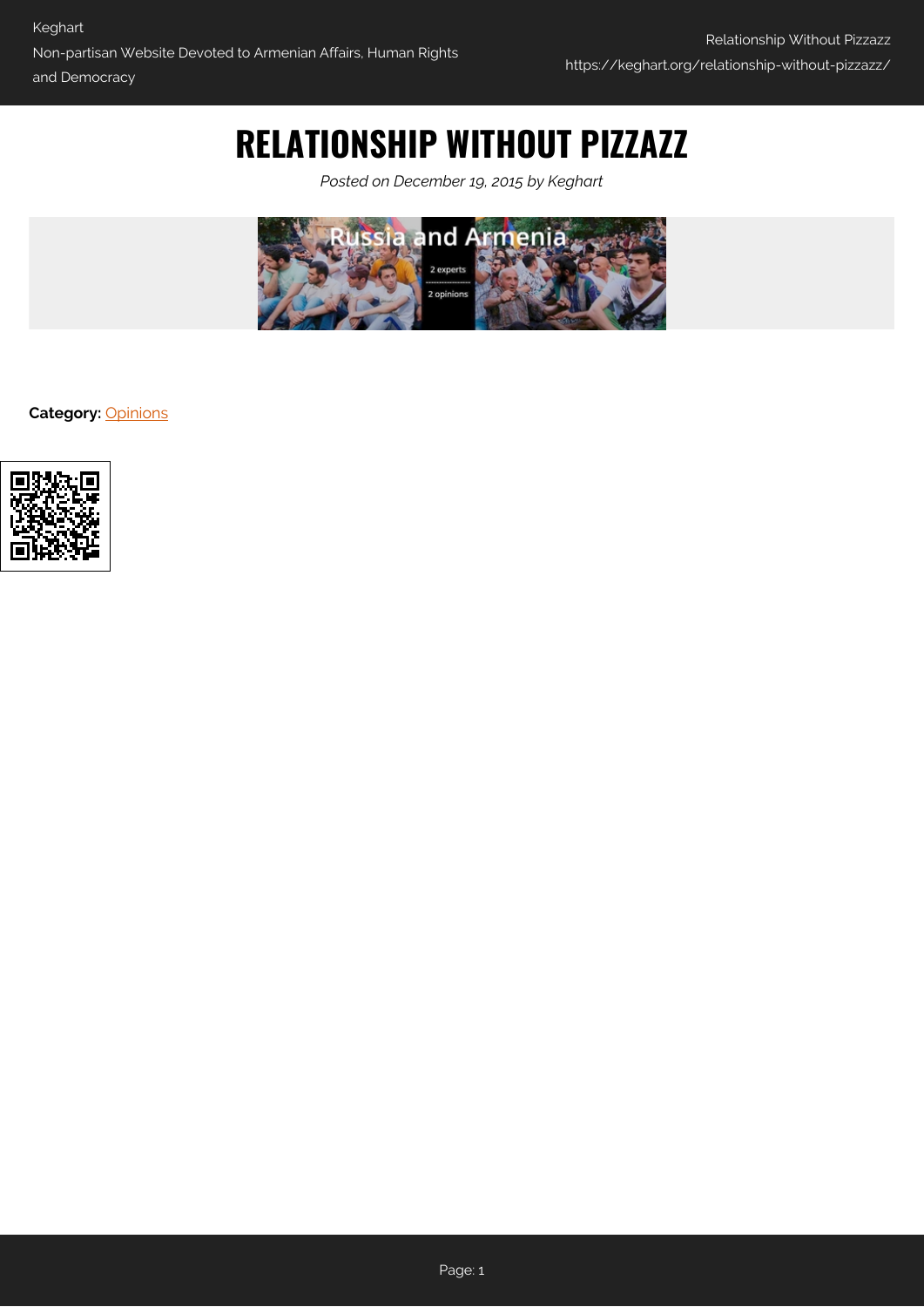## **[Russia and Armenia](http://russiancouncil.ru/en/armeniadebate)**

### [Sergey Markedonov](#page-3-0)

Electric Networks of Armenia is a 100 per cent subsidiary of the Russian Inter RAO Group, which in the popular consciousness makes Russia indirectly responsible for the social costs associated with that company. The company has repeatedly been accused (even by the Ministry of Energy and Natural Resources of Armenia) of embezzlement, mismanagement, spending money on expensive cars for the top management and overstaffing. As a result, discontent with Electric Networks of Armenia came to be projected onto Russian big business as a whole.

### $\pmb{\times}$

It is extremely important to build up contacts between legislators in the Russian Federation and the Republic of Armenia, and between influential centres of the Armenian diaspora in the East and the West. Diversifying contacts with the Armenian political community would help Russia to overcome the situation whereby the current government abuses its friendship with Moscow and attempts to strengthen its positions by posing as its only reliable ally. It would thus create a situation in which a change of regime in Armenia would not have disastrous consequences for the Russian presence in the country. Another challenge is to foster cooperation with the opposition. It is necessary to overcome the prejudice that the critics of the present administration are anti-Russian.

### **[Russia and Armenia](http://russiancouncil.ru/en/armeniadebate)**

### **[Sergey Markedonov](#page-3-0)**

Electric Networks of Armenia is a 100 per cent subsidiary of the Russian Inter RAO Group, which in the popular consciousness makes Russia indirectly responsible for the social costs associated with that company. The company has repeatedly been accused (even by the Ministry of Energy and Natural Resources of Armenia) of embezzlement, mismanagement, spending money on expensive cars for the top management and overstaffing. As a result, discontent with Electric Networks of Armenia came to be projected onto Russian big business as a whole.

### $\pmb{\times}$

It is extremely important to build up contacts between legislators in the Russian Federation and the Republic of Armenia, and between influential centres of the Armenian diaspora in the East and the West. Diversifying contacts with the Armenian political community would help Russia to overcome the situation whereby the current government abuses its friendship with Moscow and attempts to strengthen its positions by posing as its only reliable ally. It would thus create a situation in which a change of regime in Armenia would not have disastrous consequences for the Russian presence in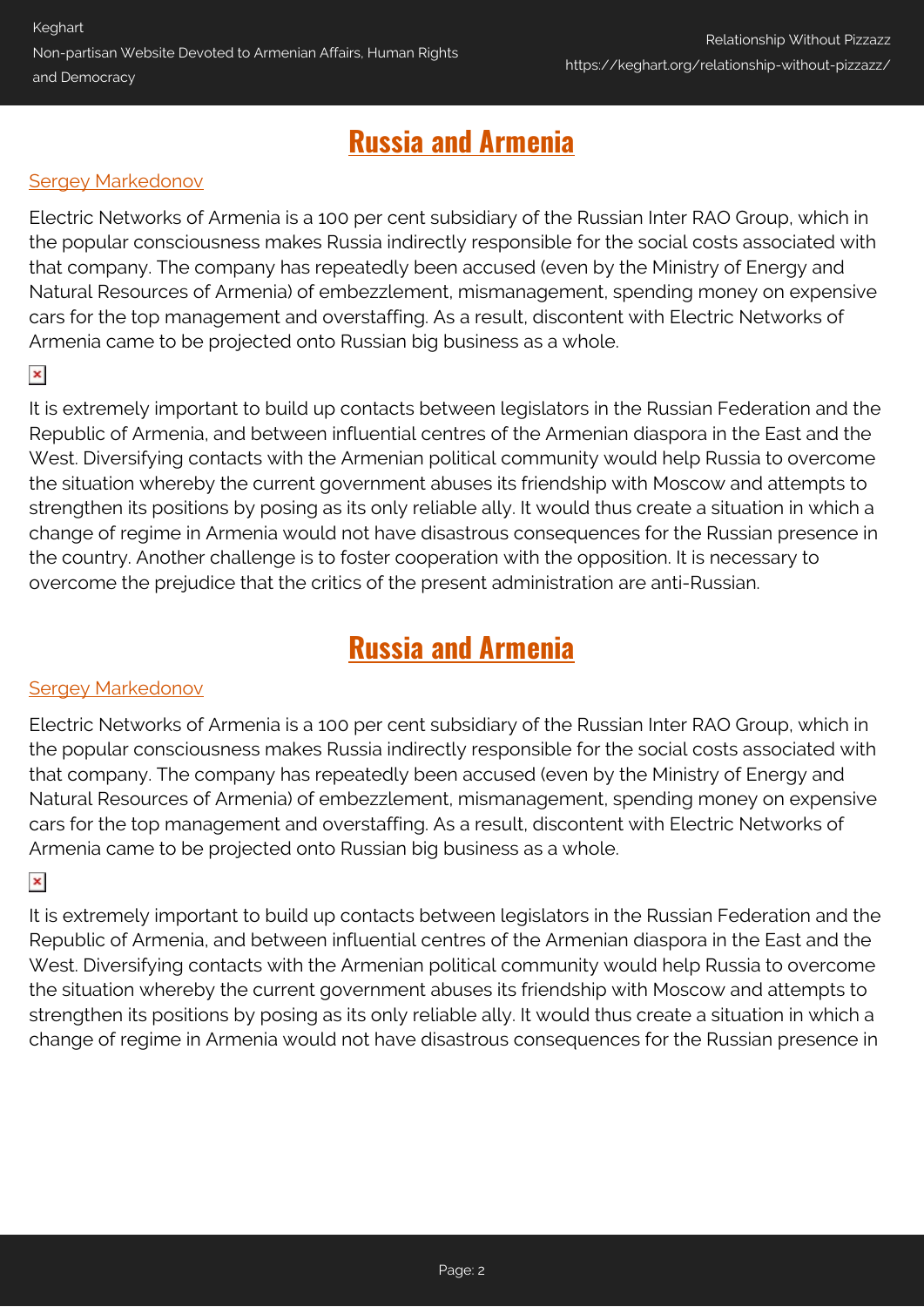overcome the prejudice that the critics of the present administration are anti-Russian.

In addition to the political sphere, contacts should be fostered with civil society, meaning not only human rights activists and leaders of social protests, but young scientists, writers, teachers, journalists and businesspeople. One of the fastest-growing sectors of the Armenian economy is IT. It is in this sphere that the U.S. presence is very tangible, while Russia's is insufficient. Moscow should step up the trends that meet modern demands (technology, educational programmes, careers in Russia and Armenia owing to Russia's efforts).

Moscow plays a key role in the settlement of the Nagorno-Karabakh conflict. Military-technical cooperation between Russia and Azerbaijan enables Moscow to maintain the status quo in the Caucasus and prevent Baku from drifting into the sphere of Western influence in the same way that Georgia did.

### $\pmb{\times}$

### [Sergey Minasyan](#page-3-1)

Despite the fact that demonstrators criticized the management of the Russian energy company, the protests did not have an anti-Russian thrust. (Outrage was directed specifically at the actions of the head of the Armenian branch of Inter RAO, who did not even see fit to attend the hearings on energy prices at the National Assembly of the Republic of Armenia.)

The activities of the representatives of many Russian organizations and media outlets in post-Soviet countries (and the local actors they support) sometimes leave the impression that in reality they are working against Russian interests. Therefore Sergey Markedonov's idea of diversifying Moscow's contacts inside Armenia, including attempts to work with the opposition, however tempting they may be in theory, are impossible to implement in practice. For some reason, all the previous efforts of Moscow to establish contacts with non-governmental political forces cultivated political forces and leaders that were still less popular and more helpless than the ruling parties and movements. The real ideological opposition in Armenia is unwilling and unable to cooperate with Moscow because the two sides have nothing to offer each other.

Moscow's efforts to compete as an equal on a political playing field where the West is more attractive and effective by definition are simply doomed to failure. Russian organizations were unable to compete with Western counterparts financially even before the Ukrainian crisis. The attempts to simply copy "Western" methods to form a pro-Russian atmosphere in the post-Soviet countries over the past decade have often been counter-productive. Moscow's efforts to play "the Western way" in Georgia resulted in the emergence of a group of experts which understands the specificities of Russian–Georgian relations, and the creation of a common platform for the discussion of sensitive issues.